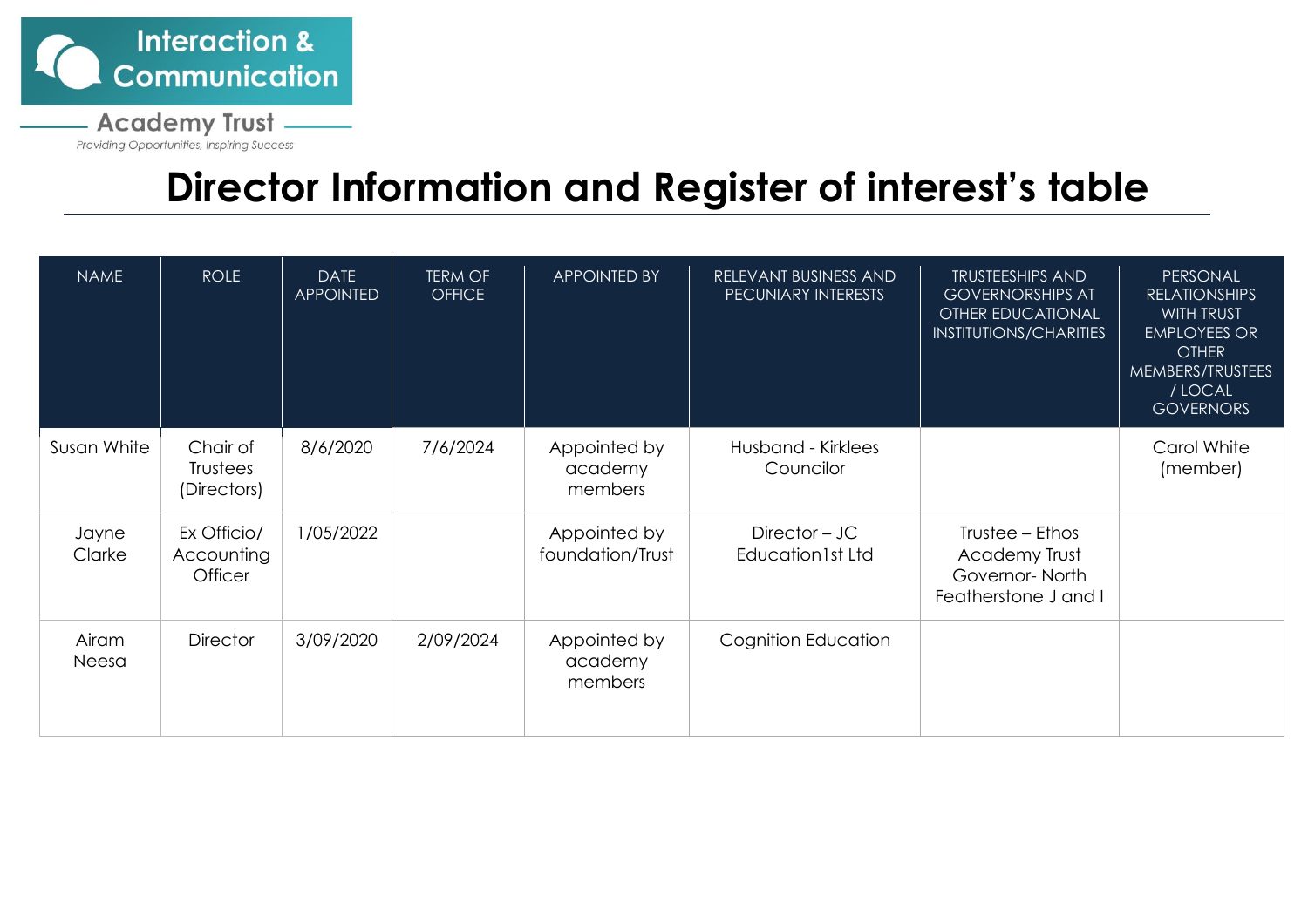| <b>NAME</b>        | <b>ROLE</b>                    | <b>DATE</b><br><b>APPOINTED</b> | <b>TERM OF</b><br><b>OFFICE</b> | <b>APPOINTED BY</b>                | RELEVANT BUSINESS AND<br>PECUNIARY INTERESTS                                                                      | <b>TRUSTEESHIPS AND</b><br><b>GOVERNORSHIPS AT</b><br><b>OTHER EDUCATIONAL</b><br><b>INSTITUTIONS/CHARITIES</b>                                | PERSONAL<br><b>RELATIONSHIPS</b><br><b>WITH TRUST</b><br><b>EMPLOYEES OR</b><br><b>OTHER</b><br>MEMBERS/TRUSTEES<br>/ LOCAL<br><b>GOVERNORS</b> |
|--------------------|--------------------------------|---------------------------------|---------------------------------|------------------------------------|-------------------------------------------------------------------------------------------------------------------|------------------------------------------------------------------------------------------------------------------------------------------------|-------------------------------------------------------------------------------------------------------------------------------------------------|
| Dawn<br>Whiteley   | Vice Chair-<br><b>Director</b> | 30/11/2021                      | 29/11/2025                      | Appointed by<br>foundation/Trust   | <b>Holmfirth Civic Hall</b><br>Community Trust                                                                    | Governor - New Mill<br>Infant & Junior<br>Schools<br>Trustee - Voluntary &<br>Community<br>(Calderdale)                                        |                                                                                                                                                 |
| <b>Emily Perry</b> | <b>Director</b>                | 30/11/2021                      | 29/11/2025                      | Appointed by<br>academy<br>members | Employee - Sheffield<br>Hallam University -<br>Lecturer                                                           | Governor - Forge<br>Valley School,<br>Sheffield                                                                                                |                                                                                                                                                 |
| Joan Haines        | <b>Director</b>                | 14/7/2020                       | 13/7/2024                       | Appointed by<br>foundation/Trust   | <b>Director of Strategy</b><br>Shared Inspiration Ltd<br>Sole Trader - Joan Haines<br>Coaching and<br>Consultancy | Chair of Governors -<br>Castle Hill School<br>Trinity Trustees -<br><b>Church Trustees</b><br><b>Board</b><br>Trinity Church,<br>Rawdon, Leeds |                                                                                                                                                 |
| Iain Grey          | <b>Director</b>                | 05/07/2021                      | 04/07/2025                      | Appointed by<br>academy<br>members | Director of I & S<br>Consulting LTD                                                                               |                                                                                                                                                |                                                                                                                                                 |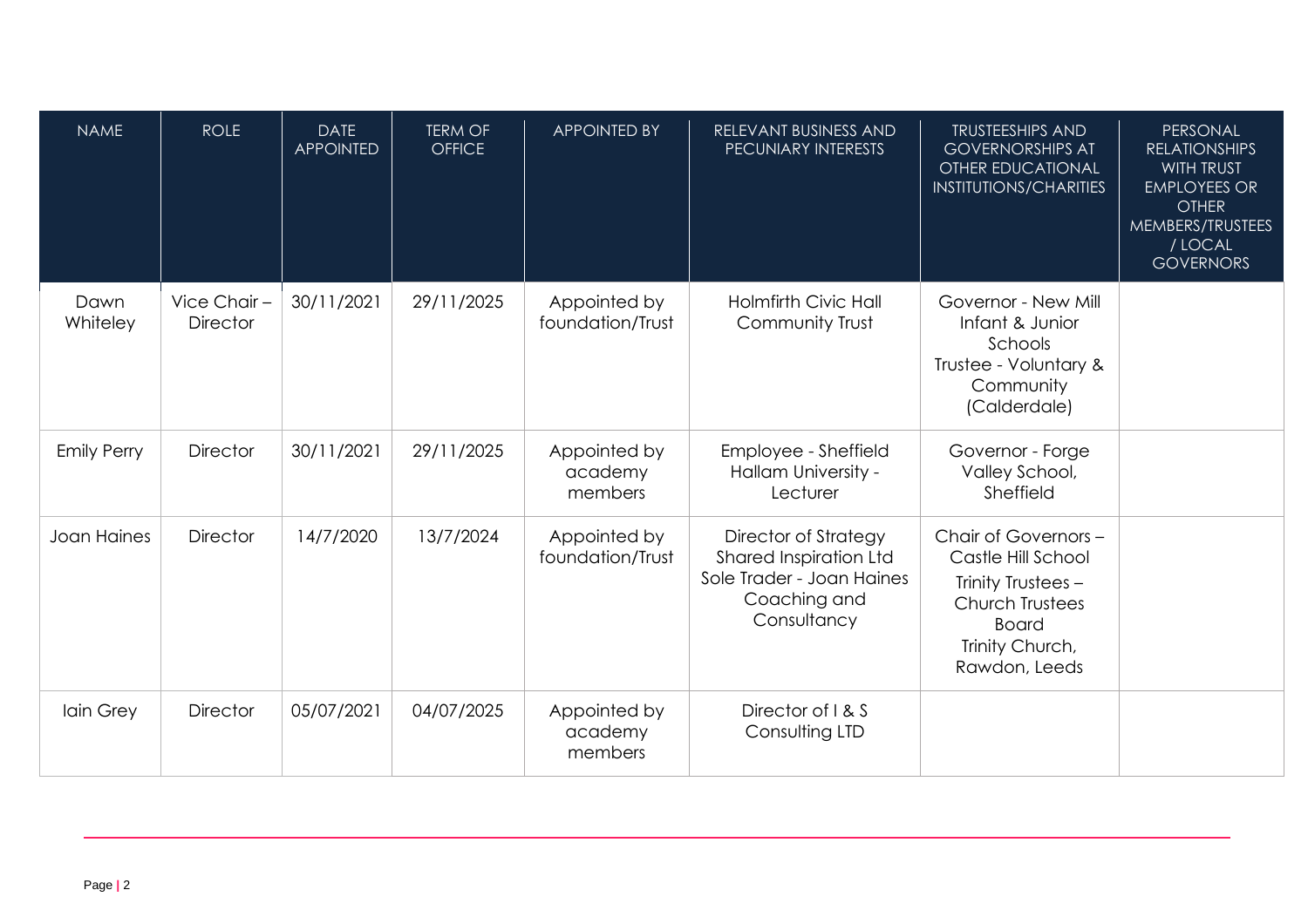| <b>NAME</b>              | <b>ROLE</b>                                 | <b>DATE</b><br><b>APPOINTED</b> | <b>TERM OF</b><br><b>OFFICE</b> | <b>APPOINTED BY</b>                | RELEVANT BUSINESS AND<br><b>PECUNIARY INTERESTS</b>                    | <b>TRUSTEESHIPS AND</b><br><b>GOVERNORSHIPS AT</b><br><b>OTHER EDUCATIONAL</b><br><b>INSTITUTIONS/CHARITIES</b> | PERSONAL<br><b>RELATIONSHIPS</b><br>WITH TRUST<br><b>EMPLOYEES OR</b><br><b>OTHER</b><br>MEMBERS/TRUSTEES<br>/ LOCAL<br><b>GOVERNORS</b> |
|--------------------------|---------------------------------------------|---------------------------------|---------------------------------|------------------------------------|------------------------------------------------------------------------|-----------------------------------------------------------------------------------------------------------------|------------------------------------------------------------------------------------------------------------------------------------------|
| Til Wright               | <b>Director</b>                             | 30/11/2021                      | 29/11/2025                      | Appointed by<br>academy<br>members |                                                                        | Governor - Castle Hill<br>School<br>Governor - New<br>College                                                   |                                                                                                                                          |
|                          |                                             |                                 |                                 |                                    |                                                                        |                                                                                                                 |                                                                                                                                          |
| Amanda<br>Jane<br>Rawson | Chief<br>Financial<br>Officer               | 3/09/2018                       | N/A                             |                                    |                                                                        | <b>Business Manager -</b><br><b>High Park School</b>                                                            |                                                                                                                                          |
| <b>Ann Andrew</b>        | Ex-Officio/<br>Accounting<br><b>Officer</b> | 01/01/2022                      | 30/04/2022                      |                                    |                                                                        | Principal - High Park<br>School                                                                                 |                                                                                                                                          |
| Allan John<br>Ross       | <b>Director</b>                             | 4/3/2021                        | 5/7/2021                        | Appointed by<br>academy<br>members | Director - Ross Interim Ltd<br>Consultant - Hydro<br><b>Systems KG</b> |                                                                                                                 |                                                                                                                                          |
| Linda Mary<br>O'Neill    | <b>Director</b>                             | 26/4/2018                       | 30/09/2021                      | Appointed by<br>foundation/Trust   | O'Neill Training<br>Consultancy Ltd -<br><b>Director</b>               | Chair of Governors -<br><b>High Park School</b>                                                                 |                                                                                                                                          |